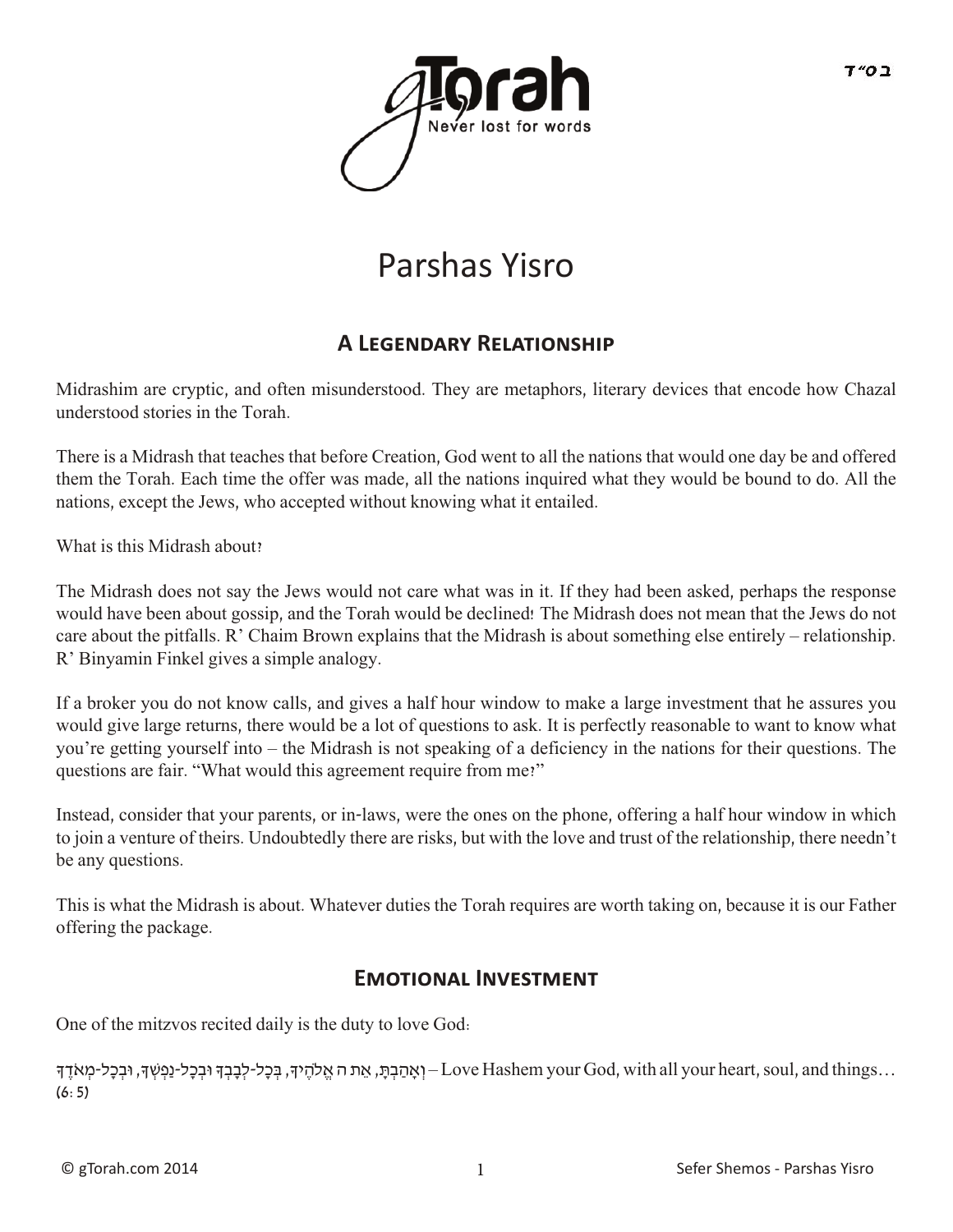The question commonly asked is how exactly can emotion be commanded? Emotions are responses; they are there or they aren't. How is the feeling of love demanded of us?

The Sfas Emes explains that the existence of the instruction can only mean that the emotion is not borne in a vacuum. The ability to love God is imbued in everyone, and is only dormant. The instruction is to find it.

The same is true of most (all..?) things. The Gemara says to believe someone who claims to discover something after hard work. Curiously, it says "discovers", not "earns". The word "discover" means dis-cover, or uncover. Electricity was discovered, not invented.

It is said that an angel teaches a child the entire spectrum of knowledge to a baby in the womb, but at birth, it is tapped on the face and forgets it all. This serves to illustrate that knowledge alone is not the goal. The curse of Adam is to toil and work hard. The Vilna Gaon points out that the knowledge is always there, but birth and life are a gift to enable the ability to earn it. Perhaps the curse of Adam isn't really a curse at all then. The achievement has accrued value due to the effort put into its acquisition.

Perhaps then, the initial question is fundamentally flawed. Something has slipped under the radar. One of the Ten Commandments is תחמוד לא – Do not covet. Jealousy is an emotion too, yet there are no questions about commanding emotion.

The Ibn Ezra explains that emotions can actually be worked on – that is the subtext of the mitzva. The way to not be jealous of someone's property is to view it as out of your league. Most normal people aren't jealous that a billionaire owns a fleet of yachts or a private island in the Caribbean. The way to not be jealous is to understand that some people have yachts and islands, your friends have a house or car, and you have what you have. Jealousy is completely suppressed in this way – mitzva accomplished.

Working on this is deeply significant beyond the applications of jealousy. Simply put, is jealousy really one of the top ten laws of Judaism this top ten in Judaism? Consider then, that it appears in the Ten Commandments.

Perhaps the instruction is that emotional development is required of us. It starts with not being jealous, and can וְ יִאֲהַבְתָּ, אֵת ה אֱלֹהֶיךָ develop into

#### **Moshe as a Representative**

The Maharal explains that the reason Avraham, Yitzchak and Yakov did not and could not have received the Torah is because they had no "nation". They were individuals, and individuals pass on. The Torah is eternal and cannot fade into obscurity; it must therefore be given to a nation.

Chazal understand that after the Golden Calf, Moshe argued in defence of the Jews that אוֹכ*ּי* ה' אלהיך א $\mu$  was only said to Moshe, in the second person singular, so technically, the Jews had not violated ךָי ֶלהֹ ֱא' ֹה י ִכֹאנָ by engaging in idol worship.

But if the Torah is given to a nation, not an individual, how could Moshe, claim he received it alone?

The answer lies in understanding Moshe's role.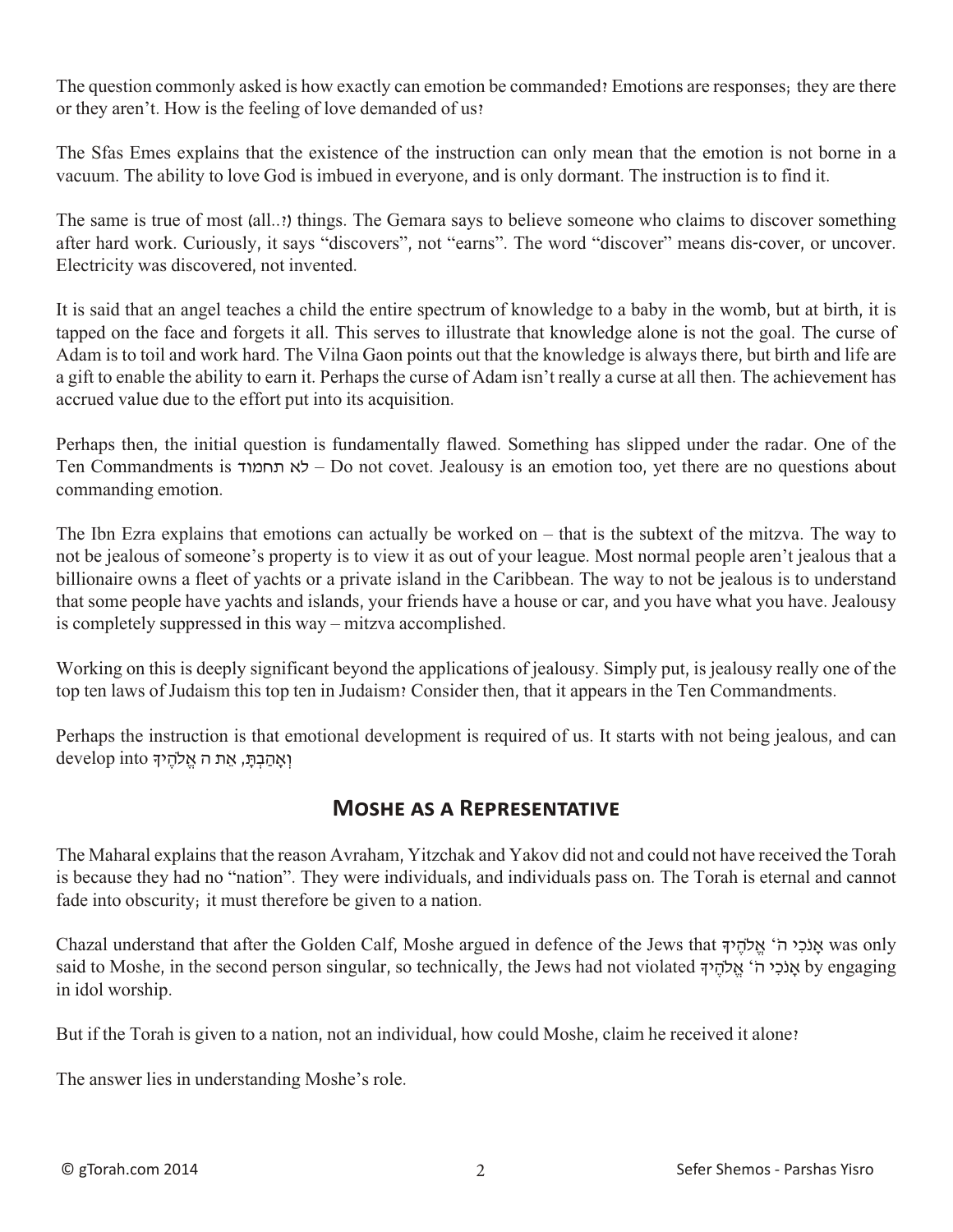After departing Egypt and being saved at the Red Sea, the Torah emphasises what Yisro heard had happened, to "Moshe and his people". Rashi deduces that the Torah implies that Moshe was equal to the whole nation.

Much later, in the final stages of the journey through the desert, Moshe sent emissaries to Edom, requesting permission for the Jews to pass through on their way to Canaan, which was declined. Throughout the episode, the Torah alternates between Moshe and the Jews as having sent them, from which Rashi deduces that the Torah illustrates that a national leader acts in the capacity as a proxy for the entire people.

The Maharal points out that these seem mutually exclusive. If Moshe was equal to the Jews, he achieved something greater than any other leader. How then, would his actions shed light on the authority of other leaders, that they act as agents of the people they represent?

R' Yehoshua Hartman explains that Moshe being equal to the Jewish people isn't necessarily literal. If he were to pray, it's not as though that would count as their prayer too.

A leader is an agent or representative of his people. Moshe was more than that; the "equality" meant his actions carried the same weight as the nation itself. Regular activity, such as diplomacy like sending emissaries, is an act of any leader as a representative, and it is from this aspect that we can extrapolate from Moshe to other leaders.

Moshe was a microcosm of Yisrael. There were the 600,000 people at Sinai, plus Moshe. Whatever made them into Yisrael at Sinai, Moshe already was. He could claim that only he heard ךָי ֶלהֹ ֱא' ֹה י ִכֹאנָ because the qualities of Yisrael at Sinai that he represented were not guilty of the Golden Calf. This is the intent behind labelling him equal to the nation.

Moshe was the pinnacle of Yisrael and humanity. He represented all that was good in the people. The people he represented could not be the people who were guilty of the Golden Calf, and thus, the people arguably ought not to be held guilty at all.

## **A Little Arrogant…**

Humility is acknowledged to be one of the foremost identifying features of a Jew. The Gemara in Sota cryptically recommends that the appropriate measure of humility is as an eighth of an eighth (or 1/64) of arrogance.

What does this cryptic figure mean, and how does it indicate a suitable degree of humility?

The Koheles Yitzchak explains that the 64th correlates to the Gemara in Megila that tells how all the mountains competed for the right to have the Torah delivered on them, and Mt. Sinai "won" the right by not competing. The mightiest mountain was called Tabor, which was 32,000 cubits tall. Sinai was 1/64th, and was deemed worthy.

But how do we practice this measurement? What does it look like to us?

The Vilna Gaon explains that the 8th pasuk in the 8th parsha (Vayishlach) has Yakov doubting his merit's ability to deliver him from danger:

עטׂנְתִי מְכֹּל הַחֲסָדִים וּמִכָּל הָאֱמֶת אֲשֶׁר עַשִׂיתָ אֶת עַבְדֵּ – I have become small from all the kindnesses and from all the truth that You have rendered Your servant.